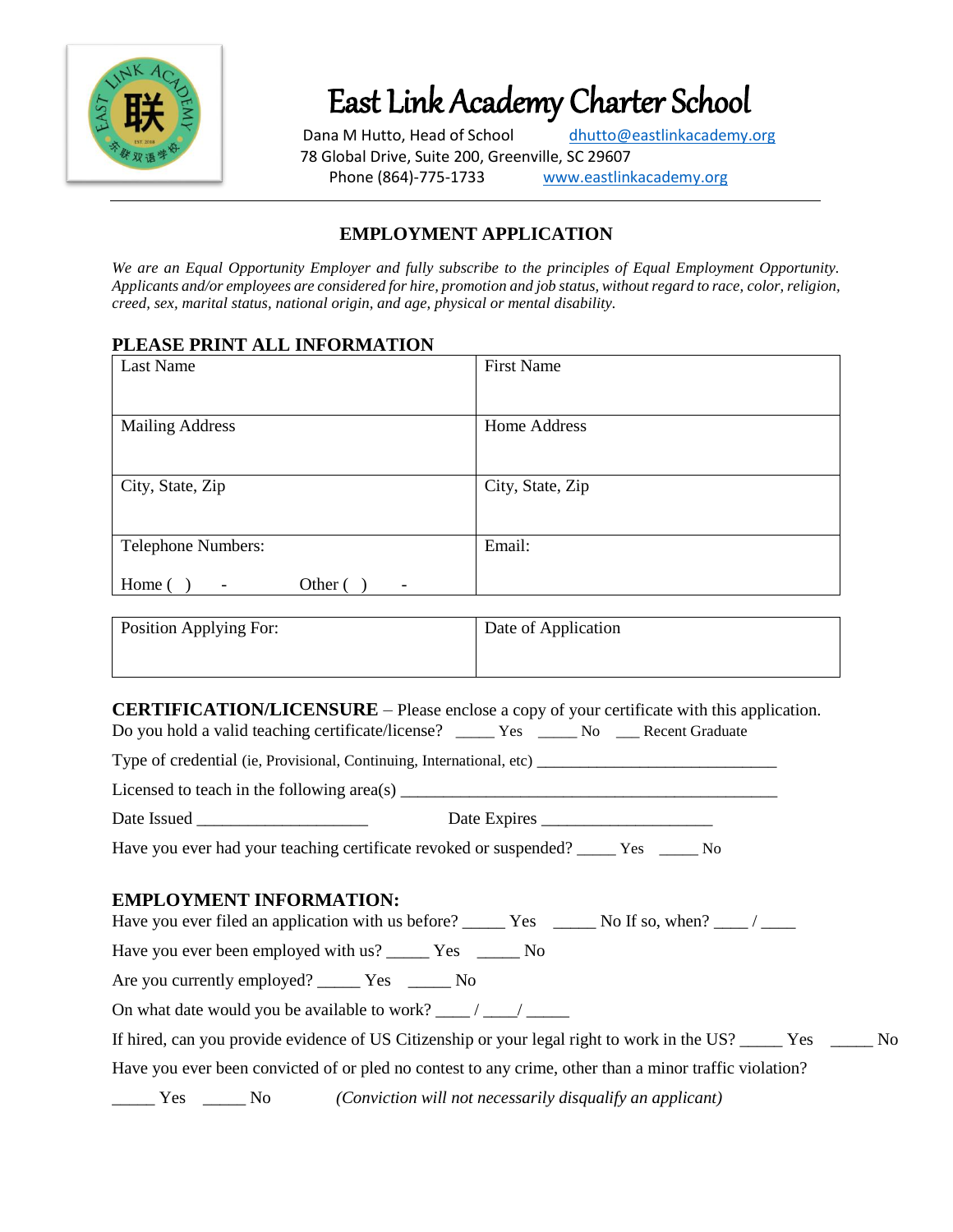Are there any felony charges pending against you? \_\_\_\_\_\_ Yes \_\_\_\_\_\_ No If "yes" to either of the two previous questions, please indicate where, when, and explain circumstances:

\_\_\_\_\_\_\_\_\_\_\_\_\_\_\_\_\_\_\_\_\_\_\_\_\_\_\_\_\_\_\_\_\_\_\_\_\_\_\_\_\_\_\_\_\_\_\_\_\_\_\_\_\_\_\_\_\_\_\_\_\_\_\_\_\_\_\_\_\_\_\_\_\_\_\_\_\_\_\_\_\_\_\_\_\_ \_\_\_\_\_\_\_\_\_\_\_\_\_\_\_\_\_\_\_\_\_\_\_\_\_\_\_\_\_\_\_\_\_\_\_\_\_\_\_\_\_\_\_\_\_\_\_\_\_\_\_\_\_\_\_\_\_\_\_\_\_\_\_\_\_\_\_\_\_\_\_\_\_\_\_\_\_\_\_\_\_\_\_\_\_

#### **EDUCATIONAL BACKGROUND:**

|                    | School or Institute and | Dates | Major/Minor |
|--------------------|-------------------------|-------|-------------|
|                    | Location                |       |             |
| <b>High School</b> |                         | To    |             |
| College/University |                         | To    |             |
| Graduate           |                         | To    |             |
| Other (Specify)    |                         | To    |             |

Are you presently enrolled in a planned program of study? \_\_\_\_\_ Yes \_\_\_\_\_ No If so, at which college and toward what goal? \_\_\_\_\_\_\_\_\_\_\_\_\_\_\_\_\_\_\_\_\_\_\_\_\_\_\_\_\_\_\_\_\_\_\_\_\_\_\_\_\_

\_\_\_\_\_\_\_\_\_\_\_\_\_\_\_\_\_\_\_\_\_\_\_\_\_\_\_\_\_\_\_\_\_\_\_\_\_\_\_\_\_\_\_\_\_\_\_\_\_\_\_\_\_\_\_\_\_\_\_\_\_\_\_\_\_\_\_\_\_\_\_\_\_\_\_\_\_\_

## **EMPLOYMENT EXPERIENCE** Start with your present or last job

| Employer:              |        |      |                                                                                                                                                                                                                                                                                                                                                                                                               | From: $\qquad \qquad$ To $\qquad \qquad$ |
|------------------------|--------|------|---------------------------------------------------------------------------------------------------------------------------------------------------------------------------------------------------------------------------------------------------------------------------------------------------------------------------------------------------------------------------------------------------------------|------------------------------------------|
| Telephone Number: () - |        |      | Position:                                                                                                                                                                                                                                                                                                                                                                                                     |                                          |
| Address:               |        |      |                                                                                                                                                                                                                                                                                                                                                                                                               |                                          |
| City:                  | State: | Zip: | Reason for Leaving:                                                                                                                                                                                                                                                                                                                                                                                           |                                          |
|                        |        |      |                                                                                                                                                                                                                                                                                                                                                                                                               |                                          |
| Employer:              |        |      | From: $\frac{1}{\sqrt{1-\frac{1}{2}}\sqrt{1-\frac{1}{2}}\sqrt{1-\frac{1}{2}}\sqrt{1-\frac{1}{2}}\sqrt{1-\frac{1}{2}}\sqrt{1-\frac{1}{2}}\sqrt{1-\frac{1}{2}}\sqrt{1-\frac{1}{2}}\sqrt{1-\frac{1}{2}}\sqrt{1-\frac{1}{2}}\sqrt{1-\frac{1}{2}}\sqrt{1-\frac{1}{2}}\sqrt{1-\frac{1}{2}}\sqrt{1-\frac{1}{2}}\sqrt{1-\frac{1}{2}}\sqrt{1-\frac{1}{2}}\sqrt{1-\frac{1}{2}}\sqrt{1-\frac{1}{2}}\sqrt{1-\frac{1}{2}}$ |                                          |
| Telephone Number: () - |        |      | Position:                                                                                                                                                                                                                                                                                                                                                                                                     |                                          |
| Address:               |        |      | Starting \$                                                                                                                                                                                                                                                                                                                                                                                                   |                                          |
| City:                  | State: | Zip: | Reason for Leaving:                                                                                                                                                                                                                                                                                                                                                                                           |                                          |
|                        |        |      |                                                                                                                                                                                                                                                                                                                                                                                                               |                                          |
| Employer:              |        |      | From: $\qquad \qquad$                                                                                                                                                                                                                                                                                                                                                                                         |                                          |
| Telephone Number: () - |        |      | Position:                                                                                                                                                                                                                                                                                                                                                                                                     |                                          |
| Address:               |        |      | Starting $\frac{\gamma}{2}$ Ending $\frac{\gamma}{2}$                                                                                                                                                                                                                                                                                                                                                         |                                          |
| City:                  | State: | Zip: | Reason for Leaving:                                                                                                                                                                                                                                                                                                                                                                                           |                                          |